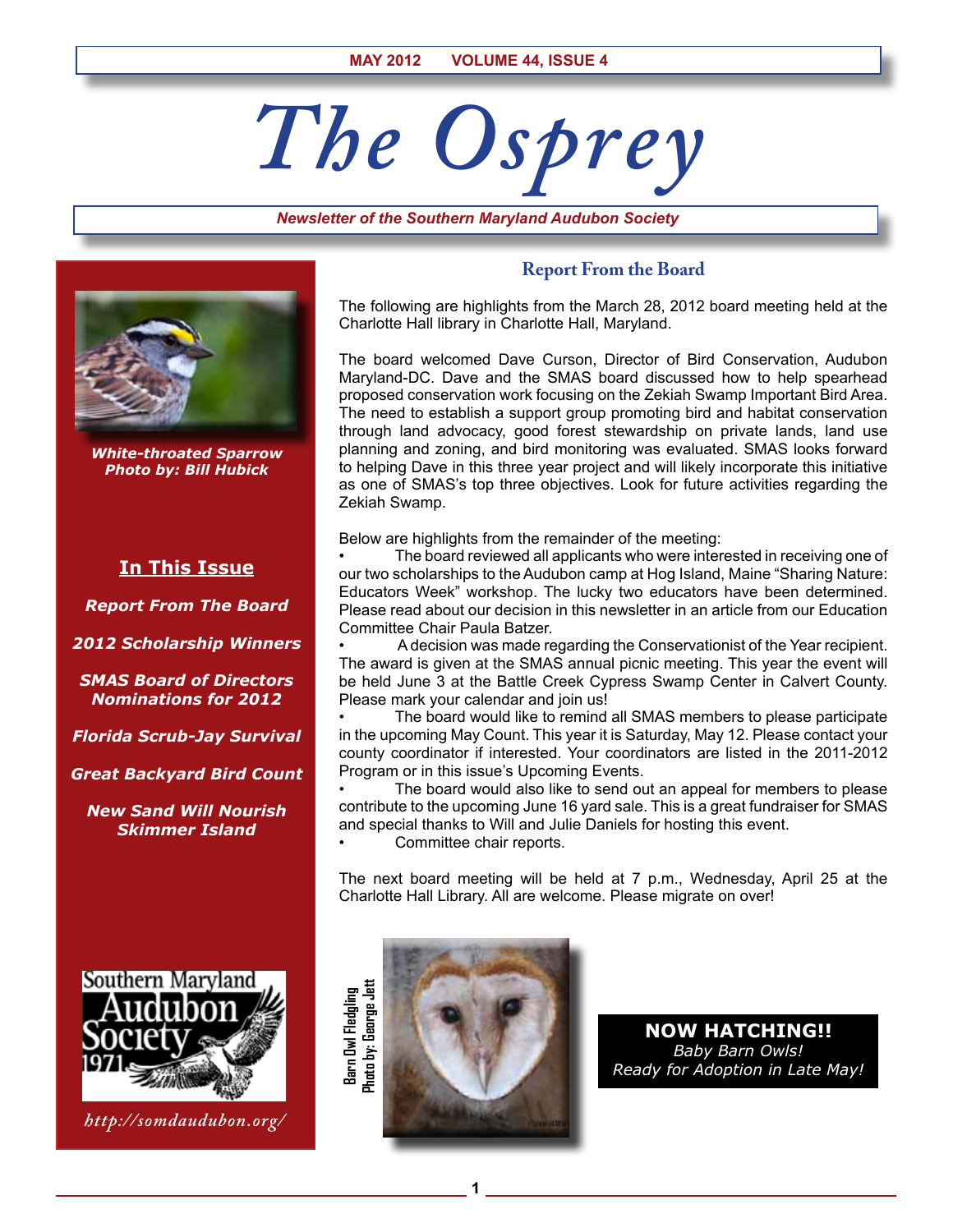# **SMAS Board of Directors Nominations for 2012**

We are very pleased to let the members know that the nominees for 2012 SMAS Board of Directors vacancies are:

President – Mike Callahan Vice-President – Lynne Wheeler Secretary – Diana Gyurus Treasurer – Will Daniel Director – Melissa Boyle Director – Ernest Willoughby

Nominations will be accepted at the Annual Meeting on June 3.

If there are new nominations, the members present will vote on these positions. If there is only one nominee for each slot it will be asked that the slate be accepted by acclamation. Thanks to all those who accepted the nominations and to all those who continue to serve on the SMAS Board.

Bob Lukinic, Chairman Nomination Committee

# **2012 Scholarship Winners**

Congratulations to the winners of the 2012 SMAS scholarships to the National Audubon Society's week-long camps on Hog Island Maine.

Hester Burch, an educator at The Elms Environmental Education Center in St. Mary's County, will attend the "Sharing Nature with Children" educator's workshop.

Meagan Keefe, an educator at Nanjemoy Creek Environmental Education Center in Charles County, will attend the "Field Ornithology Workshop".

# **WELCOME, NEW MEMBERS!**

James Allen, Mechanicsvlle Grace M. Brady, Saint Leonard Dawn Davit, Fort Washington Libr P. Dept, St. Mary's City Shirley Diehlman, Accokeek Donald Fathke, Lexington Park Gayanne Graham, La Plata Bonnie L. Green, Tall Timbers Susan Holt, Lusby Miriam Klapka, Tall Timbers Thomas Scardino, Solomons Bernice H. Schulz, Waldorf Fran Sherman, North Beach Susan Sligh, Waldorf Michael Svecz, Hollywood Janice Tyler, Saint Leonard Jeannette Upchurch, California Mary Whetstine, Mechanicsvlle

# **Managing Forests for the Birds**

An innovative program involving Audubon Vermont, foresters, and land managers conserves woodland for the birds. By Daisy Yuhas Audubon Magazine: January-February 2012

The Veery singing and flitting through the understory of Vermont's forests may have caught Nancy Patch's ear or eye in the past, but these days when she sees the bird she thinks about how the surrounding habitat is meeting its needs. Patch, a forester with the Vermont Forests, Parks & Recreation Department, credits a novel program called Foresters for the Birds with changing her perspective. The three-year-old effort combines Audubon Vermont's bird expertise and land managers' know-how to conserve forests that are important to avian species.

"It's given me a whole new way to look at the forest, and that's speaking as a forester," says Patch, her agency's lead on the project. The forests of Vermont and northern New England boast the continental United States' highest concentration of breeding bird species, including declining neotropical migrants such as the Canada Warbler and the Wood Thrush. The program—developed by Michael Snyder, commissioner of Vermont Forests, Parks & Recreation, and Jim Shallow, Audubon Vermont's conservation and policy director—offers tools and training for foresters to help landowners manage their forests with birds in mind.

For instance, a pocket guide identifies 12 birds representing different habitats with management tips for each: The Chestnut-sided Warbler needs more than an acre of hardwood seedling or sapling stands, with less than 30 percent canopy cover. Patch says the program is particularly popular with landowners who support wildlife but are nervous about cutting trees. Foresters for the Birds' practices were recently covered under Vermont's tax incentive program, so landowners can benefit from managing their woods to protect targeted species. Now more than a million acres of private forest—about half the state's forests—are enrolled in the program.

Snyder says the project continues to grow as foresters tailor strategies in the field. "I'm most proud of the real integration of science and experience," he says. Ultimately, he believes, the model could spread throughout the Atlantic Flyway.

# **Stuff Birders Say**

Here's a link to a video that has gone semi-viral, attracting over 41,000 viewers at press time. Despite the name of the video (which I've changed here), there is no profanity and is acceptable for all audiences.

http://www.youtube.com/watch?v=NaX7i1Q7-Rw

Jason Kessler www.opposablechums.com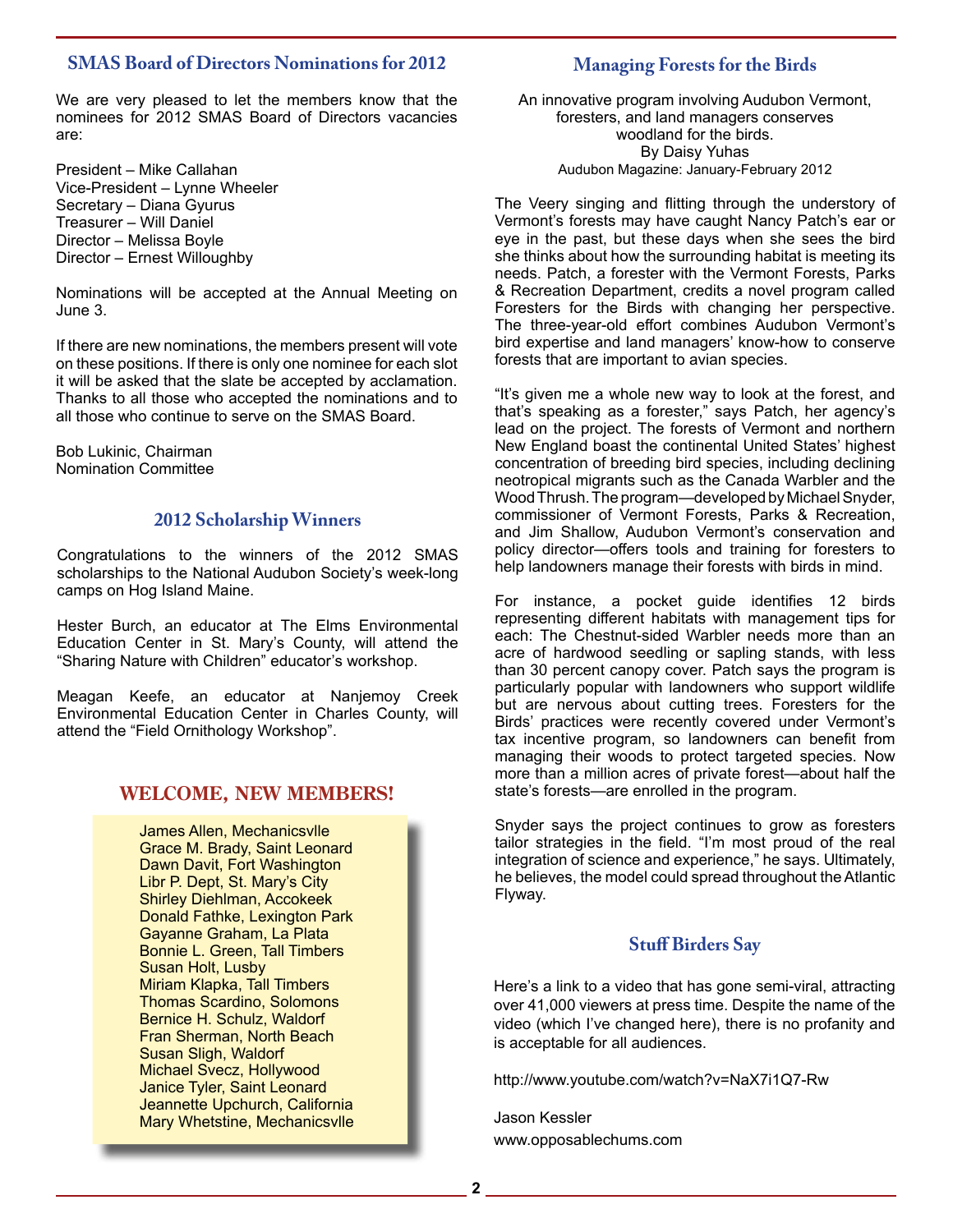#### **New Research Reveals Crucial Habitat Design Needed for Endangered Florida Scrub-Jay Survival The Cornell Lab of Ornithology**

Ithaca, NY—A team of researchers has found a key to the habitat puzzle for improving long-term survival of the endangered Florida Scrub-Jay.

New research published online today in The Royal Society's journal Biology Letters shows that clustered habitat networks are needed to maintain the genetic diversity of Florida Scrub-Jays, a species at risk of extinction with just over 5,000 birds left in the world.

The new research reveals, for the first time, a direct connection between genetic variation of Florida Scrub-Jay groups and geographic distances separating patches of their favored scrub-oak habitat. Researchers analyzed DNA samples of Florida Scrub-Jays and evaluated how genetic differences between them were affected by the gaps of habitat in between them. They found that if habitat patches were separated by more than 2 to 3 miles from one another, the distance was too far to permit free interbreeding—thereby resulting in more inbreeding within isolated groups. Inbreeding reduces genetic fitness, and raises the risk that an isolated population will blink out.

"We now know how to configure the stepping stones of scrub-oak habitat so they can link together Florida Scrub-Jay populations and maintain sufficient genetic diversity to promote long-term survival of the species," says Dr. John Fitzpatrick, co-author of the research and executive director of the Cornell Lab of Ornithology. "These research findings will be critical to a revision of the recovery plan for endangered Florida Scrub-Jays."

Fitzpatrick says the findings lay out, for the first time, a precise prescription for sustaining fragmented populations of an endangered species, and could be a model for other examples around the country. For Florida Scrub-Jays, that prescription is to maintain or restore networks of the bird's scrub-oak habitat so that individual preserves would be located within 2 to 3 miles of each other. Fitzpatrick says that because the Florida Scrub-Jay population is broken up into 10 distinct genetic units, these habitat networks would only need to be established locally within the 10 regions of individual populations, not across the bird's entire range in Florida.

"We are now revising the Florida Scrub-Jay Recovery Plan to create the geometry of habitat preserves needed within each of the 10 units of the Florida-Scrub Jay population," says Fitzpatrick, who is also a team leader for the group of government and university biologists working on submitting a revised Florida Scrub-Jay recovery plan to the US Fish and Wildlife Service by year's end.

The Florida Scrub-Jay is the only bird found exclusively in Florida. It was added to the federal Endangered Species List in 1987, with a dwindling population down to less than 10 percent of its pre-settlement numbers. The high, dry, sandy scrub-oak patches where the bird lives and breeds exclusively have been prime real estate for Florida developers and for citrus farms. Today, only about 5 percent of the original scrub-oak habitat remains.

"The pizza is gone," Fitzpatrick says. "We're just trying to save the crumbs, so we can keep the Florida Scrub-Jay and a host of other scrub animals and plants in existence.'

Online access to the paper requires a subscription to Biology Letters. A .pdf of the paper is available upon request, but cannot be posted online or distributed in any way. To read an abstract of the paper, visit

rsbl.royalsocietypublishing.org/lookup/doi/10.1098/ rsbl.2011.1244.

# **2012 Science Fair and Expo Winners**

Congratulations to this year's SMAS award winners and many thanks to the judges for their donation of time and expertise.

**Calvert County Science and Engineering Expo** Judged by Sue Hamilton

Junior Award: Abigal Moller, Northern Middle School Nathan Scherer, Southern Middle School

#### **Charles County Science Fair**

Judged by Bob Lukinic and Lynne Wheeler

- Elementary Award: Madison Livingston, Dr. Craik Elementary School
- Junior Award: Anna Radtke, Milton Somers Middle School Varanika Sharma, Mattawoman Middle School

Senior Award: Taylor Stark, Thomas Stone High School

**St. Mary's County Science and Engineering Fair** Judged by Will Daniels and Bev Walker

Junior Award: Alyssa Brookhart, Spring Ridge Middle School

All winners were presented with certificates of award. Junior and senior division winners received one-year memberships in the National Audubon Society and Southern Maryland Audubon Society as well as a cash award.

# **WANTED**

Individual or Couple to run our SMAS Bookstore. You would be responsible for ordering and maintaining inventory. Taking some of the inventory to our monthly meeting and occasionally setting up a display and selling items at community events. Attendance at monthly Board of Directors meeting is encouraged. Send monthly sales report to President.

If you are interested in this volunteer position please contact President Mike Callahan at raptorsrule@juno.com or at 240-765-5192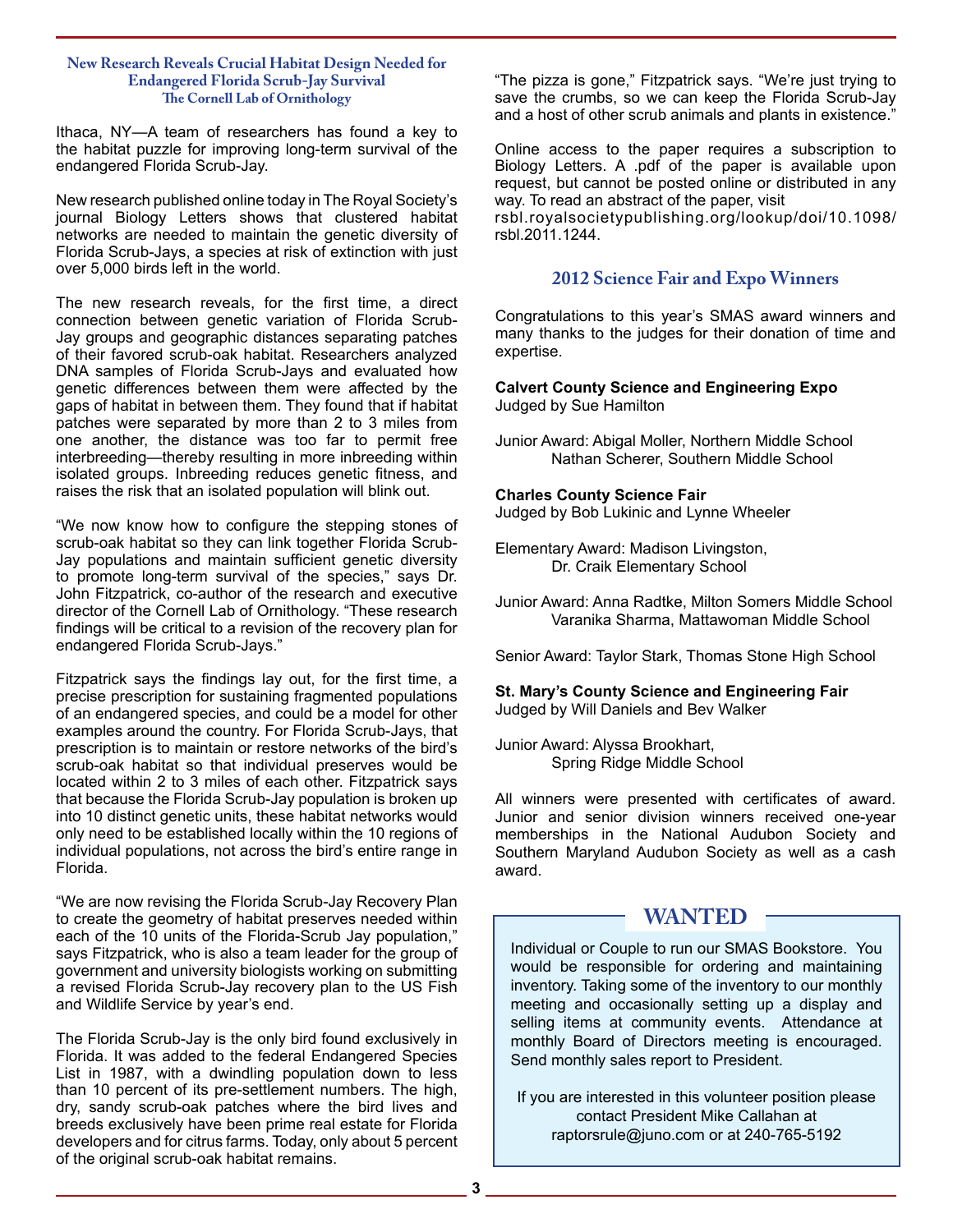# **Great Backyard Bird Count**

#### **In an Unusual Winter--Where and Why Birds Traveled Insights from record-breaking Great Backyard Bird Count**

March 21, 2012—When bird watchers joined this year's Great Backyard Bird Count, they recorded the most unusual winter for birds in the count's 15-year history. With 17.4 million bird observations on 104,000 checklists, this was the most detailed four-day snapshot ever recorded for birdlife in the U.S. and Canada. Participants reported 623 species, during February 17–20, including an influx of Snowy Owls from the arctic, early-migrating Sandhill Cranes, and Belted Kingfishers in northern areas that might normally be frozen over.

"The maps on the GBBC website this year are absolutely stunning," said John Fitzpatrick, executive director of the Cornell Lab of Ornithology. "Every bird species has a captivating story to tell, and we're certainly seeing many of them in larger numbers farther north than usual, no doubt because of this winter's record-breaking mild conditions."

Ironically, a few arctic species also moved farther south than usual as well. Participants recorded Snowy Owl sightings in record-breaking numbers throughout the Great Plains and Pacific Northwest of the United States. Canadian bird watchers saw four times the number of Snowy Owls they reported to the count last year. Experts believe that Snowy Owls move south from their usual arctic habitats in years when prey, such as lemmings, are scarce.

Warmer weather and lack of snow and ice in some regions set the stage for other spectacles, including more than two million Snow Geese reported on two counts at Squaw Creek National Wildlife Refuge, Missouri. In Ruskin, Florida, participants reported more than one million Tree Swallows, vaulting this species to the GBBC top-ten list of the most numerous birds for the first time ever.

Some northern locations recorded high numbers of waterbirds such as Mallards, Ring-necked Ducks, Hooded Mergansers, and American Coots, that either never left or came back early to lakes, rivers, and ponds that remained unfrozen.

"Citizen scientists are helping us document changes to birds, starting in our own backyards, which is also where the solution begins," said Audubon chief scientist Gary Langham. "My preschool-age daughter came out with me to count birds in the yard and around the neighborhood- we're still talking about the experience weeks later."

To find out more about these and other trends from the 2012 count, visit www.birdcount.org. To report bird sightings all year, visit www.ebird.org.

The GBBC is a joint project of the Cornell Lab of Ornithology and National Audubon Society with Canadian partner Bird Studies Canada. The event is sponsored in part by Wild Birds Unlimited.

#### # # #

Top 10 birds reported on the most checklists in the 2012 GBBC:

- 1) Northern Cardinal
- 2) Mourning Dove
- 3) Dark-eyed Junco
- 4) Downy Woodpecker
- 5) American Crow
- 6) House Finch
- 7) American Goldfinch
- 8) Blue Jay
- 9) Black-capped Chickadee
- 10) Tufted Titmouse

Media Note: Visit the "Explore the Results" pages on the GBBC web site at www.birdcount.org to find the list of Top 10 birds reported in your state, province, or city.

Contacts:

Pat Leonard, Cornell Lab of Ornithology, (607) 254- 2137, pel27@cornell.edu Delta Willis, Audubon, (212) 979-3197, dwillis@audubon.org Kerrie Wilcox, Bird Studies Canada, (888) 448-2473, kwilcox@bsc-eoc.org

# **Roman Jesien New Sand will Nourish Skimmer Island**

http://www.delmarvanow.com/article/20120326/OPINION/203260318

Skimmer Island in Ocean City is unarguably the most important barren sand nesting habitat for colonial nesting waterbirds in Maryland. It lies just north of the Route 50 bridge (on the lefthand side going into Ocean City).

Since the early 1990s, it has been the site of Maryland's only Royal Tern colony and has been of critical importance to breeding Black Skimmers as well. Both birds are on the state's endangered list.

The island is also important to nesting Common Terns, American Oystercatcher and Great Black-backed Gulls. A few years ago, a heronry also was developed on the most stable portion of the island that has seen vegetation growth.

In addition, Skimmer Island is the most important site for horseshoe crab nesting in Maryland.

The island formed in the late 1980s with the reinforcement of the Route 50 bridge. By 1998, Skimmer Island was approximately seven acres in size, and had become a popular clamming area.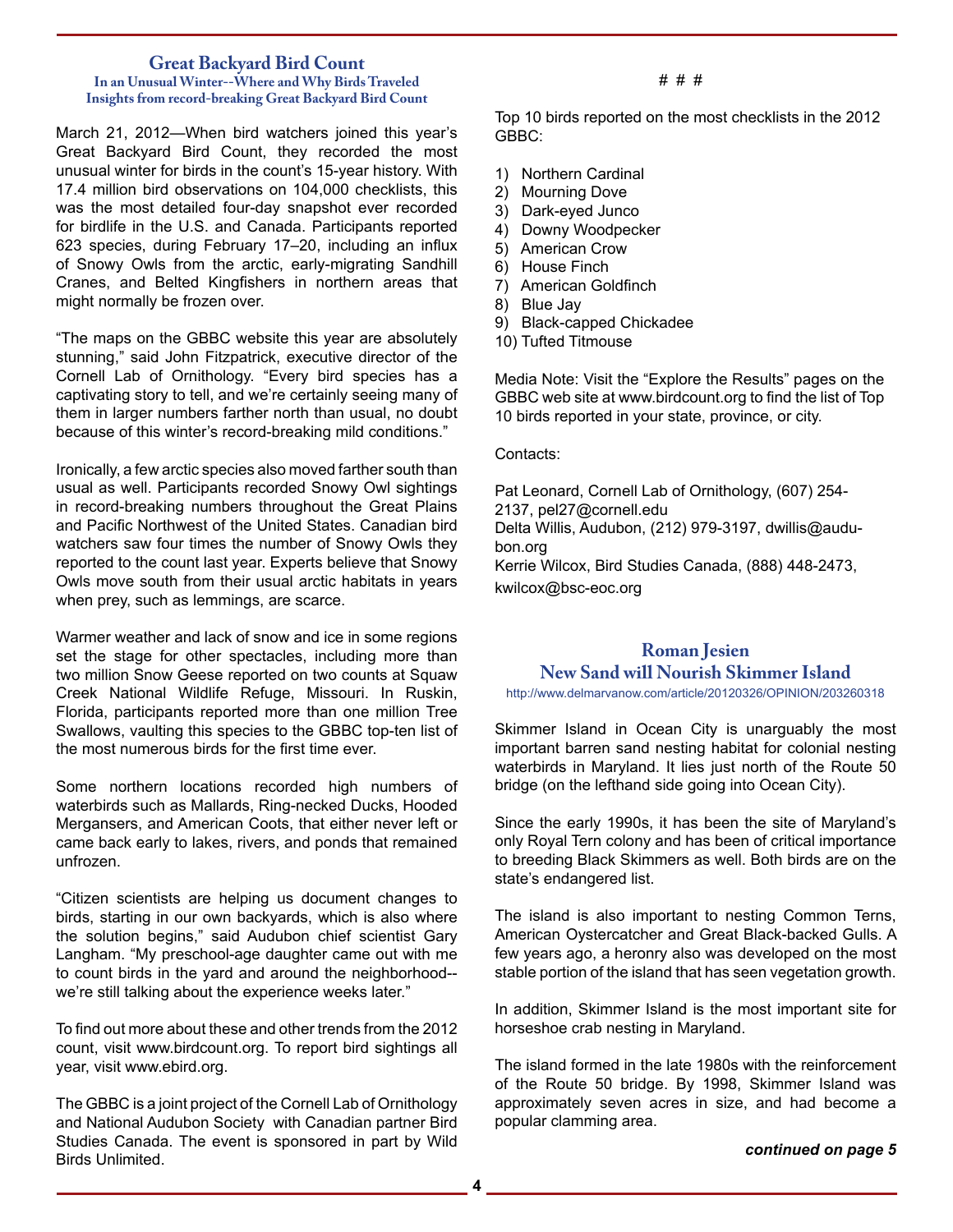However, since then it has started to erode. By 2009, it had decreased to 2.3 acres. As of autumn 2010, it was down to about 2.1 acres. Skimmer Island was in serious trouble.

Last year, the Maryland Department of Natural Resources began a cooperative public-private project to nourish Skimmer Island with clean sand dredged from the approach channel to the Ocean City Fishing Center. A total of 650 cubic yards were put onto the island last year. Sand placement will continue this year.

This effort is primarily funded by the Ocean City Fishing Center, with minimal funding from DNR and the Maryland Coastal Bays Program which covers staff time to prepare permits, reports and monitor the project. Others involved in the project include Worcester County, the Army Corps of Engineers and the Maryland Department of the Environment.

This highly beneficial "win-win" project would not be happening without the support of the Fishing Center.

Sand placement will start this week and needs to be completed April 1 to meet restrictions on in-water work to protect summer flounder, which will be entering the coastal bays shortly after.

The contractor's first task on the project will be placing turbidity curtains and constructing a pipe to hydraulically move the material from the dredging site to Skimmer Island. Then they will begin pumping clean sand to Skimmer Island. There will be a small excavator on Skimmer Island grading the sand to final elevations designed to provide safe naturally maintaining nesting habitat for royal terns and black skimmers.

The key to natural maintenance of the nesting habitat is careful control of elevation, so nesting sites are safe from most summer storm tides, but exposed to winter storm overwash to set back vegetative succession with physical reworking and/or salt deposition in the sand from overwashing salt water.

When first placed, the material will be gray, perhaps even sometimes close to black. However, in a matter of a few days that material will lighten and will become indistinguishable from the sands of Skimmer Island. The sand is the same as that placed at Homer Gudelsky County Park, just south of the Route 50 bridge at the eastern end of Old Bridge Road in West Ocean City.

To get an idea of what the placed sand will look like, check out the park. This project is basically an effort to "design with nature" and once all work is done, there will be little or no visible sign that anything happened to Skimmer Island, other than over the winter, some additional sand accreted to the island.

*continued on page 6* 

# **FOSTER PARENTS NEEDED**



Southern Maryland Audubon Society sponsors the banding of nestling birds of prey, or raptors, with serially numbered aluminum bands in cooperation with the Bird Banding Laboratory of the U. S. Department of the Interior, as part of our bird research and conservation

activities in Southern Maryland. Limited numbers of Osprey and Barn Owl nestlings become available each year for adoption. The gift of \$10 for an Osprey adoption, or of \$25 for a Barn Owl adoption, contributes to a special fund for the support of raptor research and raptor conservation projects. The foster parent receives:

- A certificate of adoption with the number of the U. S. Department of the Interior band, and the location and date of the banding.
- Information on the ecology and migration patterns of the species, photo of a fledgling, and any other information on whereabouts or fate of the bird that may be available.

#### **Interested?**

Here's how to become a foster parent of an Osprey or a Barn Owl. Send \$10.00 for each Osprey, \$25 for each Barn Owl, or \$35 for each American

Kestrel to:

**Melissa Boyle 10455 Point Lookout Road Scotland, MD 20687**



| <b>ADOPT A RAPTOR</b>                                               |
|---------------------------------------------------------------------|
| Name:                                                               |
| Address:                                                            |
|                                                                     |
|                                                                     |
| I wish to adopt (check one):                                        |
| $($ # of) Osprey, \$10.00 each                                      |
| (# of) Barn Owl, \$25.00 each                                       |
| (# of) American Kestrel, \$35.00 each                               |
| <b>Amount Enclosed:</b>                                             |
| Make checks payable to:<br><b>Southern Maryland Audubon Society</b> |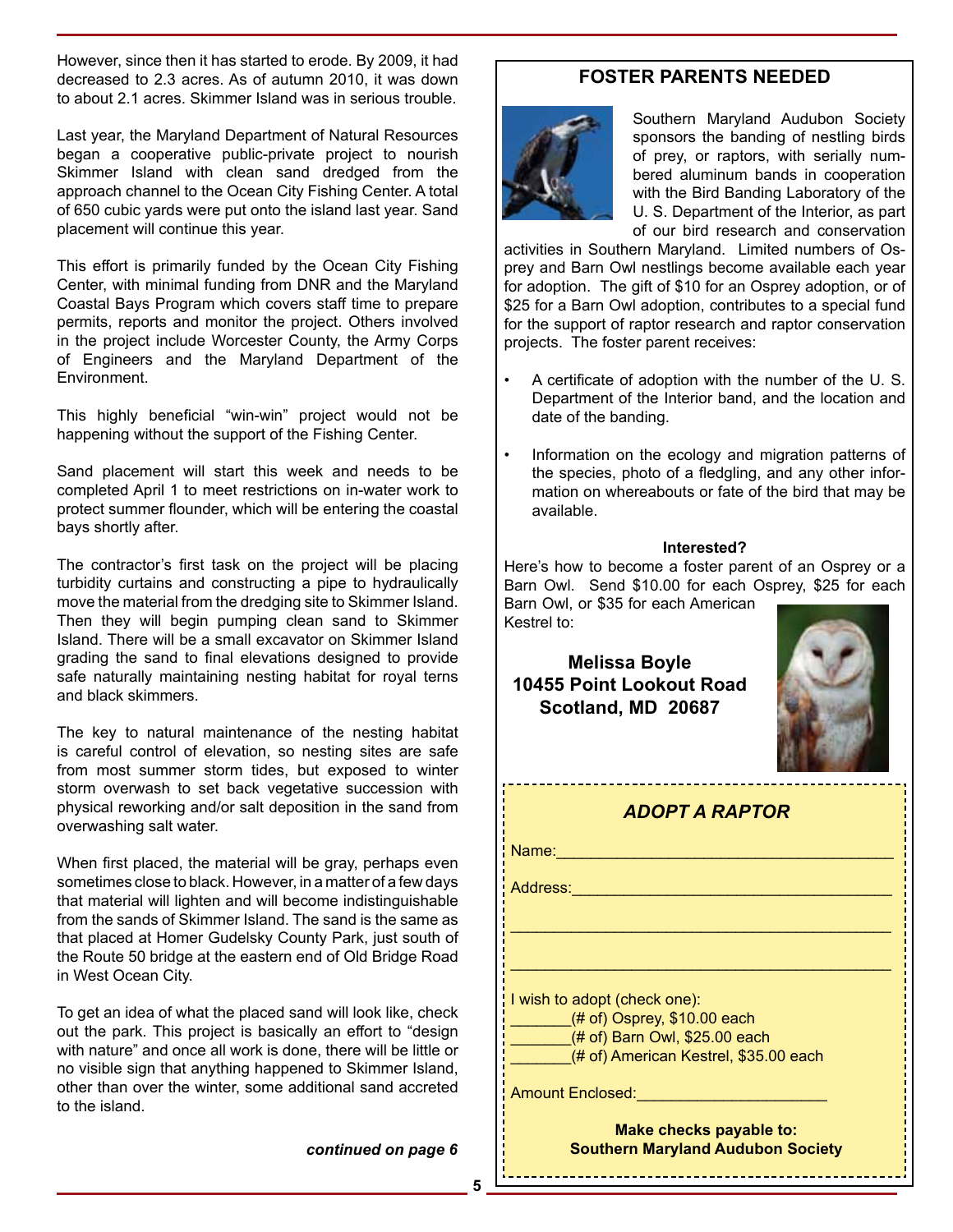This experiment in nourishing Skimmer Island so far appears to be successful. Partners are looking forward to developing a more general strategy to take sand that is accumulating in unwanted areas to areas that need sand, such as some of our rapidly eroding shorelines and islands.

Once the sand placement is completed this season at Skimmer Island, the birds will return to set up nests in mid-April. While the birds are present, it is vital that the public keep off the island. If clamming near the island, please keep in mind that people or pets walking on the island greatly disturb the birds. This causes the adults to leave their nests, which needlessly exposes eggs or young birds to the harsh rays of the sun during the day or cold at night.

For more information on the sand nourishment operation, contact Roman Jesien at the Maryland Coastal Bays Program, at rjesien@mdcoastalbays.org

Roman Jesien is the science coordinator for the Maryland Coastal Bays Program.

# Greak Black-backed Gull **Greak Black-backed Gull** Phata by: Bill Hubick **Photo by: Bill Hubick**

## **Erratum**

In the article about the Maryland Amphibian and Reptile Atlas (MARA) in last month's Osprey, the photo of the Northern Copperhead, southern Maryland's only poisonous snake, was omitted (editor's error). The goal of the author in placing this photo was to make sure that people properly identify snakes in hopes that they won't needlessly kill snakes regardless of whether they are venomous or nonvenomous! Included here is the image.



**Northern Copperhead Photo by: George Jett**

#### MEMBERSHIP APPLICATION

- Please enroll me as a member of the Audubon Family and the **Southern Maryland Audubon Society**. I will receive the chapter newsletter, *The Osprey*, and all my dues will support environmental efforts in Southern Maryland.
- Please enroll me as a member of the **National Audubon Society**. My membership will also include membership in the Southern Maryland Audubon Society. I will receive National's *Audubon Magazine*, the chapter newsletter, and support national and local environmental causes. A fraction of my dues will be returned to the local chapter.

| Name                                                                                                                                                |                                                                                                   |                                    | <b>Address</b> |                                                                                                    |  |  |
|-----------------------------------------------------------------------------------------------------------------------------------------------------|---------------------------------------------------------------------------------------------------|------------------------------------|----------------|----------------------------------------------------------------------------------------------------|--|--|
| City                                                                                                                                                |                                                                                                   | <b>State</b>                       | <b>Zip</b>     |                                                                                                    |  |  |
| do NOT<br>I DO.<br>wish to receive The Osprey electronically. My e-mail address is:<br>(electronic delivery saves SMAS printing and mailing costs.) |                                                                                                   |                                    |                |                                                                                                    |  |  |
|                                                                                                                                                     | <b>Chapter-Only Dues (new/renewal)</b><br>Make check payable to Southern Maryland Audubon Society |                                    |                | National Dues, Make check payable to<br><b>National Audubon Society -- Chapter code #C9ZL000Z</b>  |  |  |
| $\Box$                                                                                                                                              | Individual/Family                                                                                 | 1yr \$20 2yr \$38 3yr \$56         |                | \$20<br>Introductory Offer - 1 year<br>Senior/Student<br>\$15                                      |  |  |
| □                                                                                                                                                   | Senior/Student                                                                                    | 1yr \$15 2yr \$28 3yr \$42         |                |                                                                                                    |  |  |
| $\Box$                                                                                                                                              | Individual Lifetime Membership                                                                    | \$500<br>Senior (over 62)<br>\$250 |                | Mail to: Southern Maryland Audubon Society, Attn: Membership<br>P.O. Box 181 Bryans Road, MD 20616 |  |  |